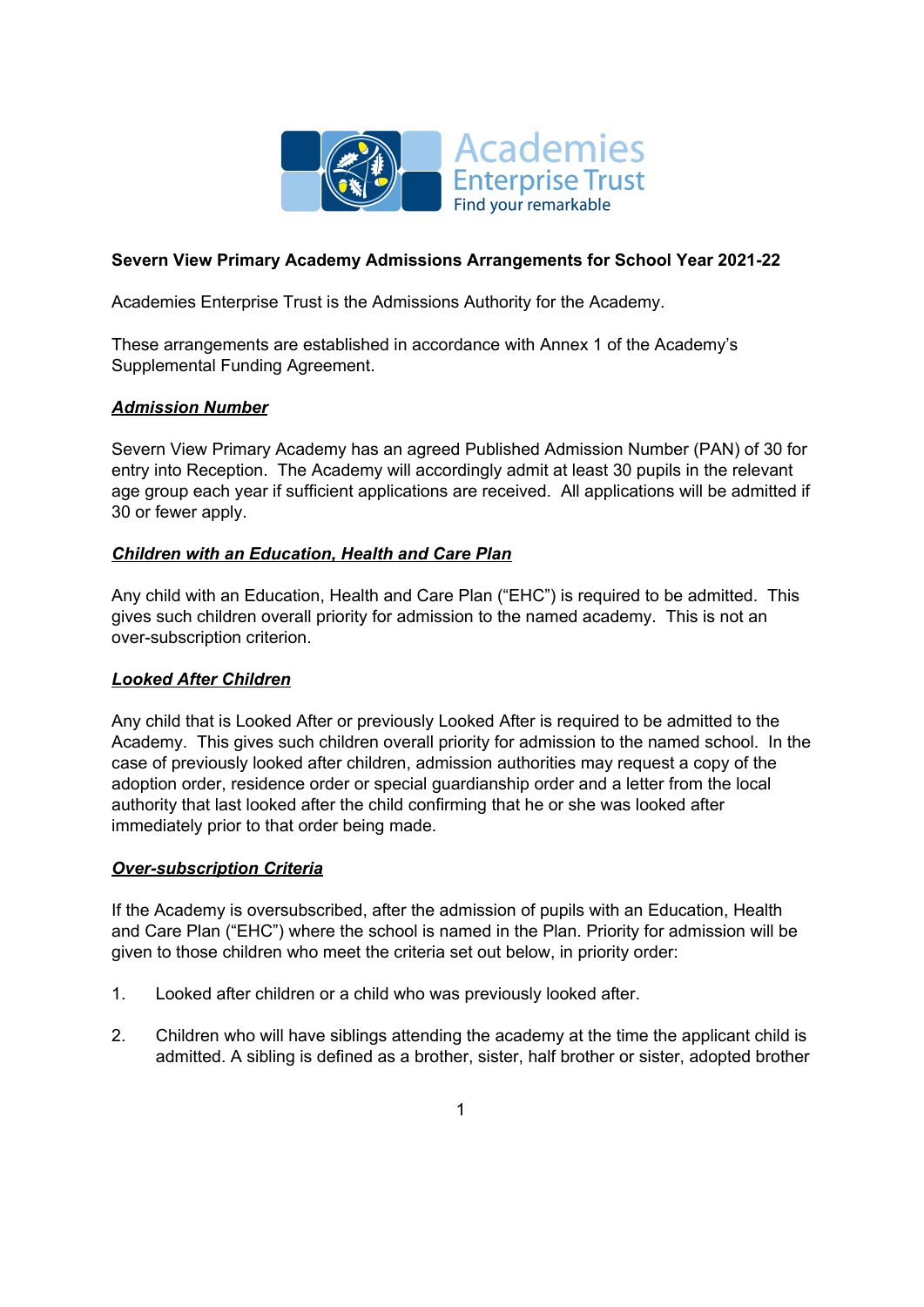or sister, stepbrother or sister, or the child of the parent/carer's partner and in every case, the child must be living in the same family unit at the same address.

3. Children with the strongest geographical claim, measured in a straight line from the ordnance survey address point of the child's home address (including flats) to the ordnance survey address point of the academy, using the Local Authority's computerised measuring system, with those living closer to the academy receiving the higher priority.

## *Operation of waiting lists*

Subject to any provisions regarding waiting lists in the coordinated admission scheme, the Academy will operate a waiting list. Where in any year the Academy receives more applications for places than there are places available, a waiting list will operate until the end of the first school term. This will be maintained by the Academy and it will be open to any parent to ask for his or her child's name to be placed on the waiting list, following an unsuccessful application. Places from the waiting list will be offered in the priority order set out above, not in order of the date applications are made.

### *Late applications*

Application forms received after the closing date will be considered alongside those applicants who applied on time wherever possible. Where it is not practicable because places have already been allocated, or are shortly to be allocated, then late applications will be considered only after those applicants who applied by the published closing date.

### *Admission Outside of the Normal Age Group*

Parents may seek to apply for their child's admission to school outside of their normal age group, for example if the child is exceptionally gifted and talented or has experienced problems such as ill health. In addition, the parents of summer born children may choose not to send their child to school until the September following their fifth birthday and may request that they are admitted outside of their normal age group to Reception rather than Year 1.

These parents will need to make an application alongside children applying at the normal age which should explain why it is in the child's best interest to be admitted outside of their normal age which may include information such as professional evidence as to why this is the case and why an exception should be made in the case of the child. A decision as to whether this is an appropriate course of action will be made by The Trust (AET) as the admissions authority, who will take into account the circumstances of the case and views of the Principal. Parents do not have the right to insist that their child is admitted to a particular year group.

### *In Year Admissions*

The Academy will co-ordinate their own in year admissions and an application made outside the normal admissions round (in-year admissions) should be made directly to the Academy.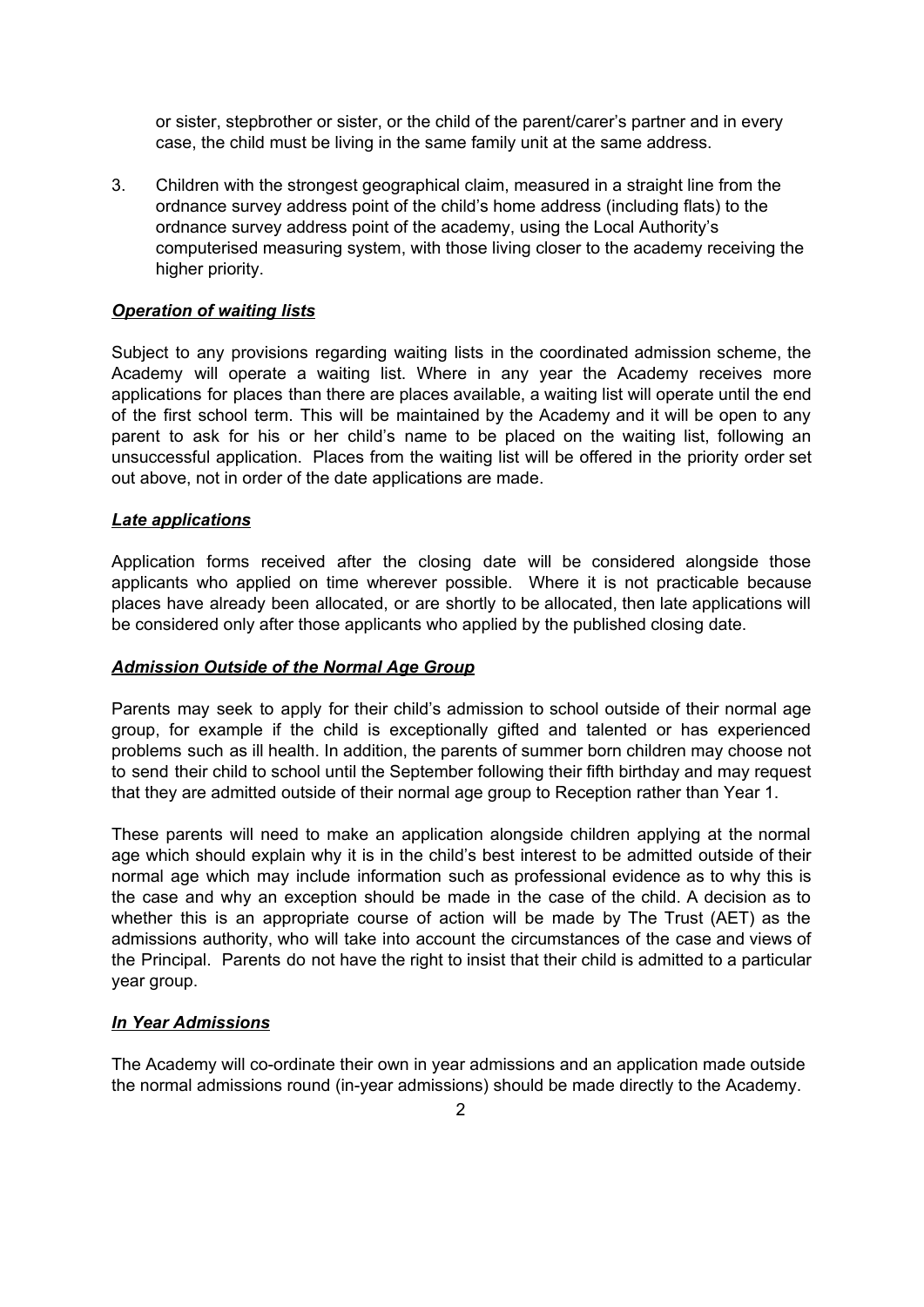Parents/carers can apply for a place for their child at any time and to any school. On receipt of an in-year application, the school will notify the Local Authority of both the application and its outcome, to allow the Local Authority to keep up to date with figures on the availability of schools places within their authority.

### *Fair Access Protocols*

The Academy works in accordance with the in-year Fair Access Protocols held by the Local Authority; should a vulnerable child within the protocols require a place at the Academy, they will take precedence over any child on the waiting list.

#### *Tie breaker*

If it is necessary to use a tie-breaker to distinguish between two or more applications, a distance criterion will be used. We will give priority to the applicants who live nearest to the school as measured by a straight line from the front door of the home of the applicant to the front door of the main reception of the school site that was on the original application for a place.

#### *Appeals*

Academies Enterprise Trust as the Admission Authority delegates the responsibility for appeals back to the Academy/Local Authority. Parents who wish to appeal the decision of the admissions authority to refuse their child a place at your Academy may apply in writing to the Academy where appeals will be heard by an independent panel.

The Academy can be contacted at the following address:

Ms Joanne Gray, Executive Principal Severn View Primary Academy Bisley Old Road Stroud **Gloucestershire** GL5 1NL

Tel: 01453 766328 Fax: 01453 764228

#### *Definitions*

A **sibling** is defined as a child who has a brother, sister, adopted brother or sister or stepbrother or stepsister living in the same family unit in the same family household and address who attends the Academy in any year group excluding the final year. Biological siblings who attend the Academy in any year group excluding the final year will also be treated as siblings irrespective of place of residence. Children residing in the same household as part of an extended family, such as cousins, will not be treated as siblings.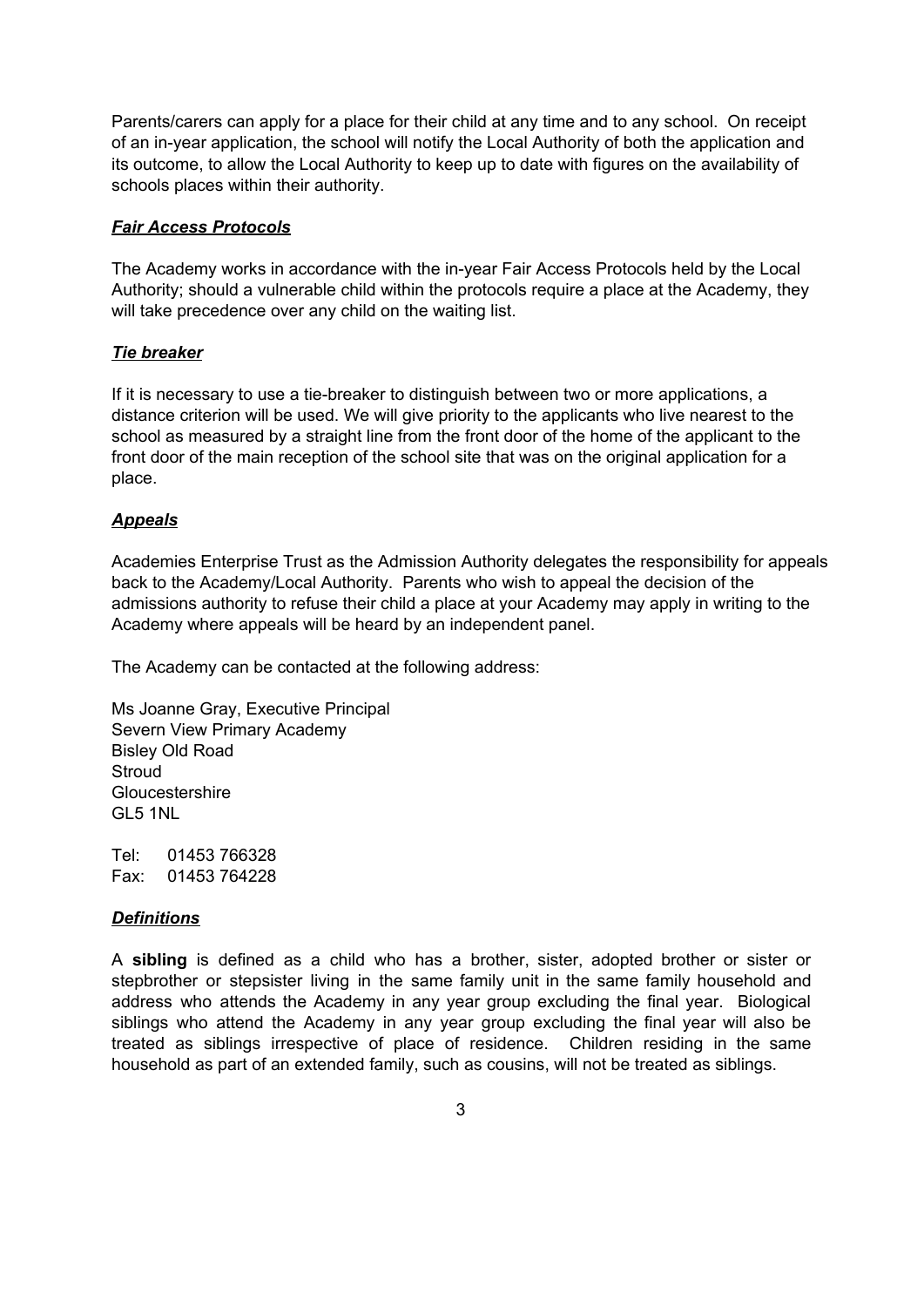## **Brothers and Sisters**

Brothers and sisters include children with the same natural parents living at the same address children with the same natural parents living at different addresses (e.g. due to separation of natural parents) half- brothers/sisters living at the same address step – brothers/sisters living at the same address - children living as part of the same family unit with their parents/guardians at the same address.

## **Looked after child**

A *'*looked after child' (1) or a child who was previously looked after but immediately after being looked after became subject to an adoption (2) child arrangements order (3) or special guardianship order (4).

- (1) A 'looked after child' is a child who is (a) in the care of a local authority, or (b) being provided with accommodation by a local authority in the exercise of their social services functions (see the definition in Section 22(1) of the Children Act 1989) at the time of making an application to a school.
- (2) This includes children who were adopted under the Adoption Act 1976 (see section 12 adoption orders) and children who were adopted under the Adoption and Children Act 2002 (see section 46 adoption orders).
- (3) Under the provisions of s.14 of the Children and Families Act 2014, which amend section 8 of the Children Act 1989, residence orders have now been replaced by child arrangements orders.
- (4) See Section 14A of the Children Act 1989 which defines a 'special guardianship order' as an order appointing one or more individuals to be a child's special guardian (or special guardians).

# **Adoption Order**

An adoption order is an order under Section 46 of the Adoption and Children Act 2002.

## **Residence Order**

A residence order is an order settling the arrangements to be made as to the person with whom the child is to live under Section 8 of the Children Act 1989. Section 14A of the Children Act 1989 defines a 'special guardianship order' as an order appointing one or more individuals to be a child's special guardian (or special guardians).

### **Residence/resident**

Residence is defined as the normal family address where the child resides. The qualifications date is the closing date for applications under the co-ordinated admissions scheme (where families change normal address after the closing date but before the